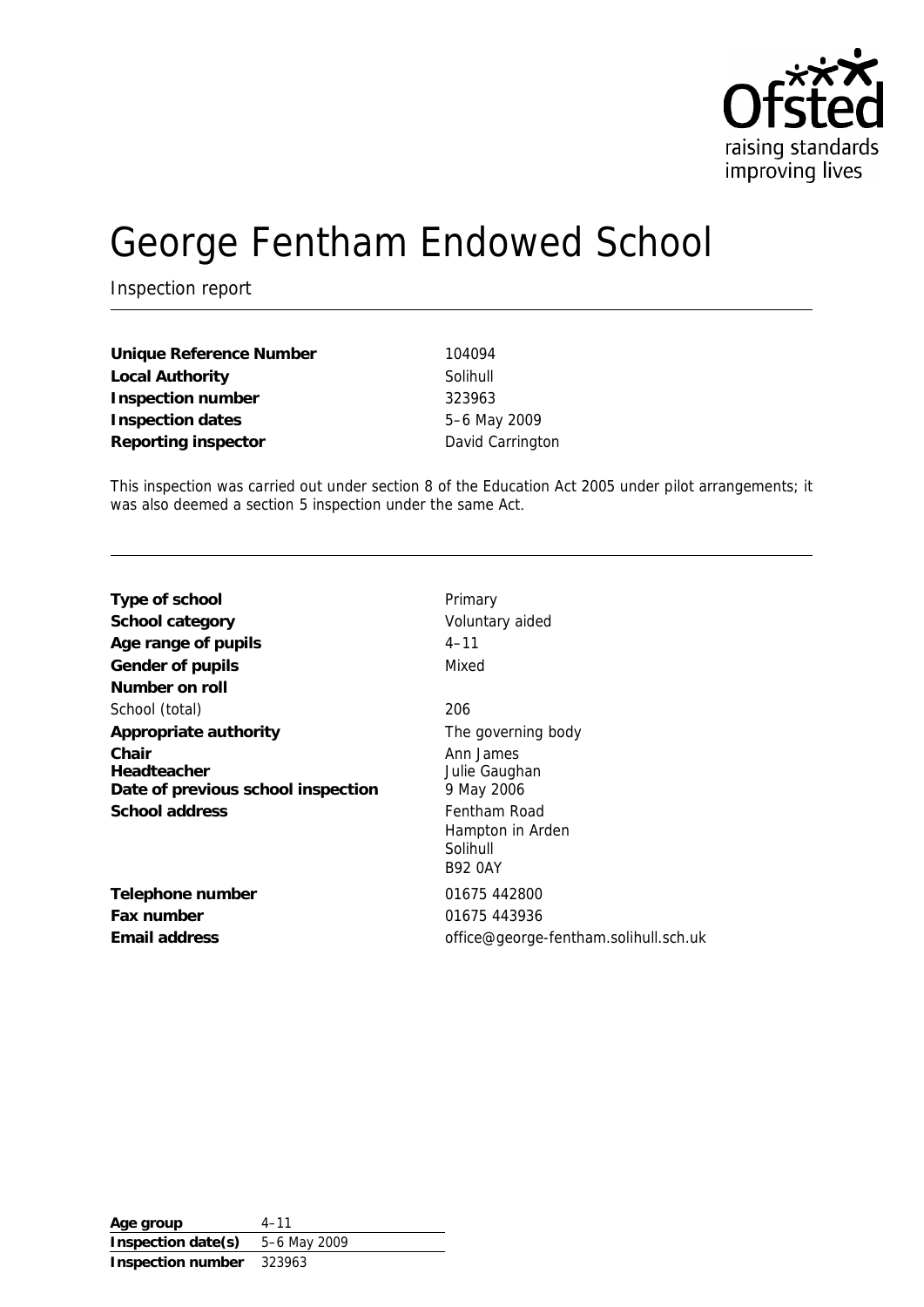#### © Crown copyright 2009

#### Website: www.ofsted.gov.uk

This document may be reproduced in whole or in part for non-commercial educational purposes, provided that the information quoted is reproduced without adaptation and the source and date of publication are stated.

Further copies of this report are obtainable from the school. Under the Education Act 2005, the school must provide a copy of this report free of charge to certain categories of people. A charge not exceeding the full cost of reproduction may be made for any other copies supplied.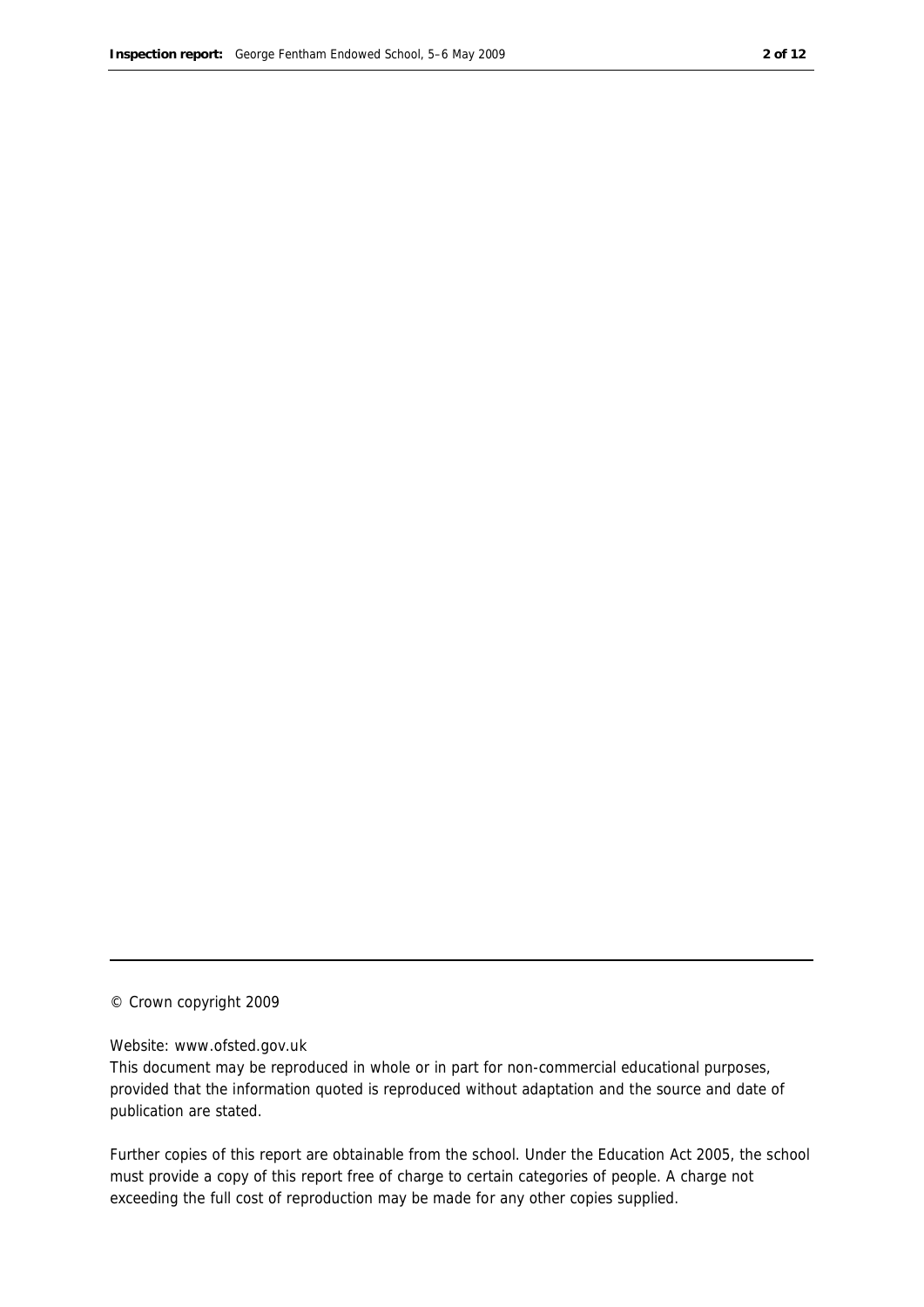#### **Introduction**

This pilot inspection was carried out by two additional inspectors. The inspectors visited 16 lessons, and held meetings with staff, governors, pupils and representatives of external groups. They observed the school's work and looked at the school's data tracking, quality monitoring, improvement planning and other key documents. The outcomes from 70 parental questionnaires were evaluated.

The inspection team reviewed many aspects of the school's work. It looked in detail at the following.

- Key Stage 1 boys' writing and Key Stage 2 girls' mathematics.
- The effectiveness of provision for gifted and talented pupils.
- How well the school is improving attendance.
- The effectiveness of the school's promotion of community cohesion.

#### **Information about the school**

George Fentham Endowed School is supported by an Educational Foundation charity and was opened in the 18th century. It continues to draw its pupils from Hampton in Arden and the surrounding area. A significant number of pupils join or leave the school part-way through their primary education. It is an average sized primary school where most pupils are from White British backgrounds. Hardly any pupils speak English as an additional language. The proportion of pupils with learning difficulties and/or disabilities is below average. These difficulties include speech and language needs, autism and dyslexia. The school provides Early Years Foundation Stage education for children in Nursery and Reception. Extended provision is provided before, during and after the school day by 'The Base'. This facility is not managed by the governing body and is inspected separately. Since the previous inspection there has been an almost total change of staff, with many leaving just before the present headteacher joined the school in 2006. There were also considerable personnel changes on the governing body at that time.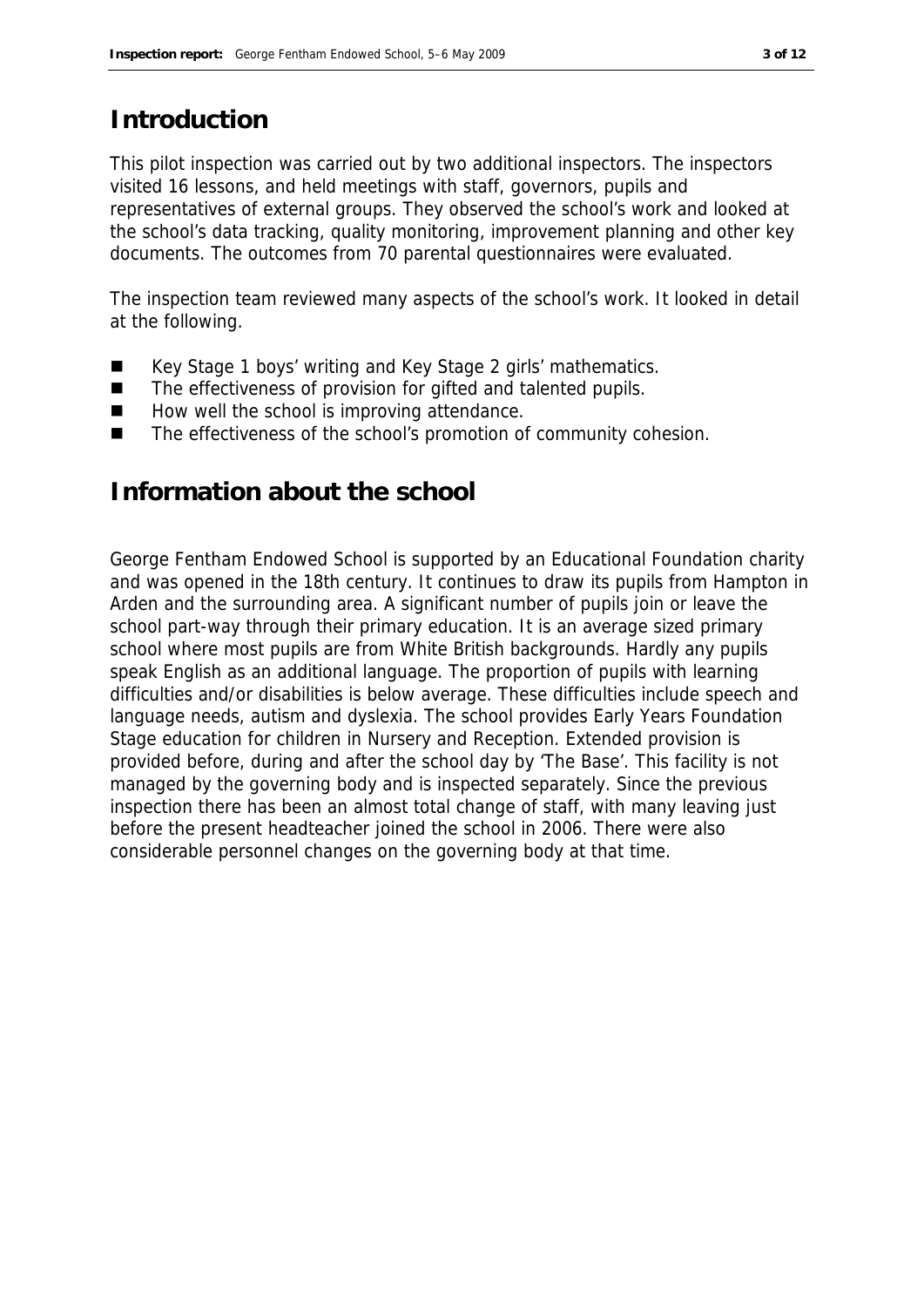### **Inspection judgements**

**Grades: 1 is outstanding, 2 is good, 3 is satisfactory, and 4 is inadequate**

### **Overall effectiveness 2**

| Capacity for sustained improvement |  |
|------------------------------------|--|
|------------------------------------|--|

# **Main findings**

The high expectations and cheerful support of the exceptionally talented headteacher and deputy headteacher together with the dedicated staff and governors contribute to the rapid improvements this school is making. The vast majority of parents recognise the school's good quality and are pleased their children attend a happy and purposeful place of learning.

The school has a number of good and outstanding features.

- Standards are above average and rising. Good improvement has been made to boys' writing and girls' mathematics skills and knowledge.
- **Pupils make good progress from the time they start in Nursery to the day they** leave.
- $\blacksquare$  Behaviour is first class.
- Pupils' awareness of how to keep fit and healthy is outstanding.
- Their understanding of how to keep safe, readiness for the next step in their education and contribution to the community are all good.
- Teaching is good throughout the school. Specialist teaching in subjects such as music and sports makes a strong contribution to pupils' achievement.
- The curriculum is rich and relevant, with very effective provision for pupils' personal, social and health education.
- Assessment has been improved well and is now a valuable tool for ensuring pupils' targets are precise and challenging.
- **EXTERGHM** Arrangements for pupils' welfare and to safeguard them are good. The warm, welcoming ethos in school is valued by pupils and parents alike.
- All leaders and the governors are ambitious for the pupils' success. They work well together to bring strong improvement and have good potential to continue the school's rise.
- Children in Nursery and Reception make good progress because their learning is exciting and their welfare assured.

The adults in school are mindful of the things that remain for improvement.

- There are not enough direct links between pupils and people in other parts of Britain and in countries around the world to ensure community cohesion is fully promoted.
- While the school has identified the pupils with gifts and talents and has begun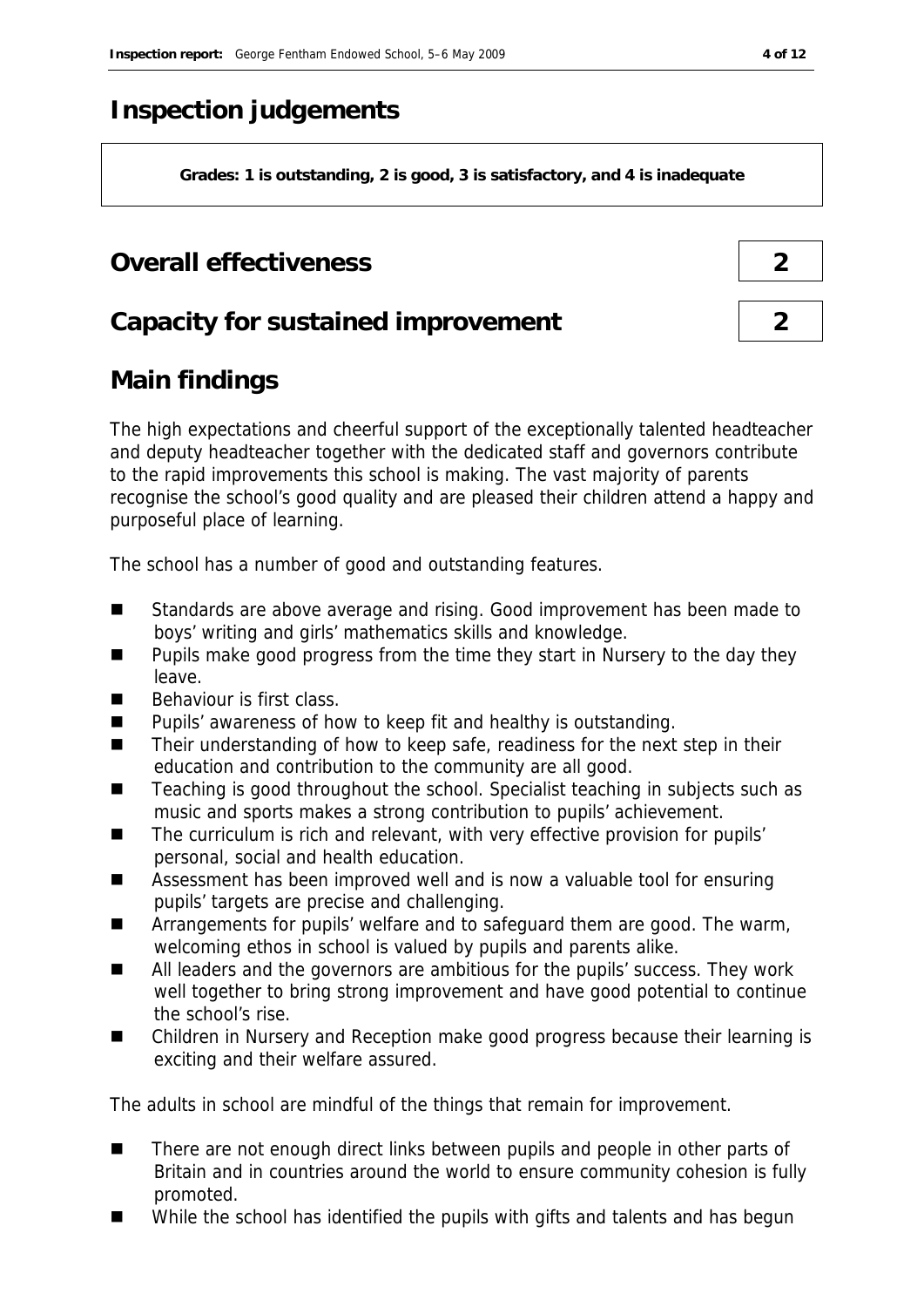to provide some valuable additional learning experiences, the programme is not fully tied into improvement planning for a creative curriculum and inspirational teaching.

#### **What does the school need to do to improve further?**

 Make sure the promotion of community cohesion is rooted firmly in pupils' knowledge, understanding and appreciation of faiths, cultures and societies in different parts of Britain and overseas.

At present, pupils do not have enough opportunities to meet pupils and other people at schools outside the area. While there are some links with a school in Zambia, there are not enough opportunities for the pupils themselves to communicate with children in other parts of the world. Success in this improvement will be measured by pupils' greater knowledge and understanding of the lives and cultures of children elsewhere. A sensible timescale for putting such direct links in place would be the end of spring term 2010.

**E** Enhance the quality of provision for pupils with gifts and talents by incorporating it fully into improvement planning for the curriculum and teaching.

The school has a system of identifying pupils with gifts and talents and it has introduced a programme of additional activities for them. At present, planning of the curriculum and for lessons does not go far enough to identify how the provision for these pupils will be developed out of the regular programme of work for other pupils. Once the planning incorporates such detail, improvement will be measured by the degree to which the everyday provision for gifted and talented pupils ensures they work creatively, independently and with inspiration in their different themes. This improvement should be concluded by the end of summer term 2010.

#### **Outcomes for individuals and groups of pupils 2**

Standards have risen during the last three years, although the rate of increase has varied between subjects and the ages of the pupils. This year, the school has worked successfully to improve standards of boys' writing in Key Stage 1 and girls' mathematics in Key Stage 2, so that overall standards are well above average at the end of Year 6. Changed planning and grouping of pupils has had most impact, with additional support being provided for higher attaining pupils. This has ensured that all pupils, including those that find learning difficult make good progress in wholeclass and group-based lessons, largely because the focus is on individual needs, the approach is brisk and pupils work productively and purposefully. Indeed, in some lessons, progress is outstanding because of pupils' lively interest in their learning due to the good variety of tasks and challenging stance taken by the teacher. Despite such improvements, lesson observations show there is not enough emphasis on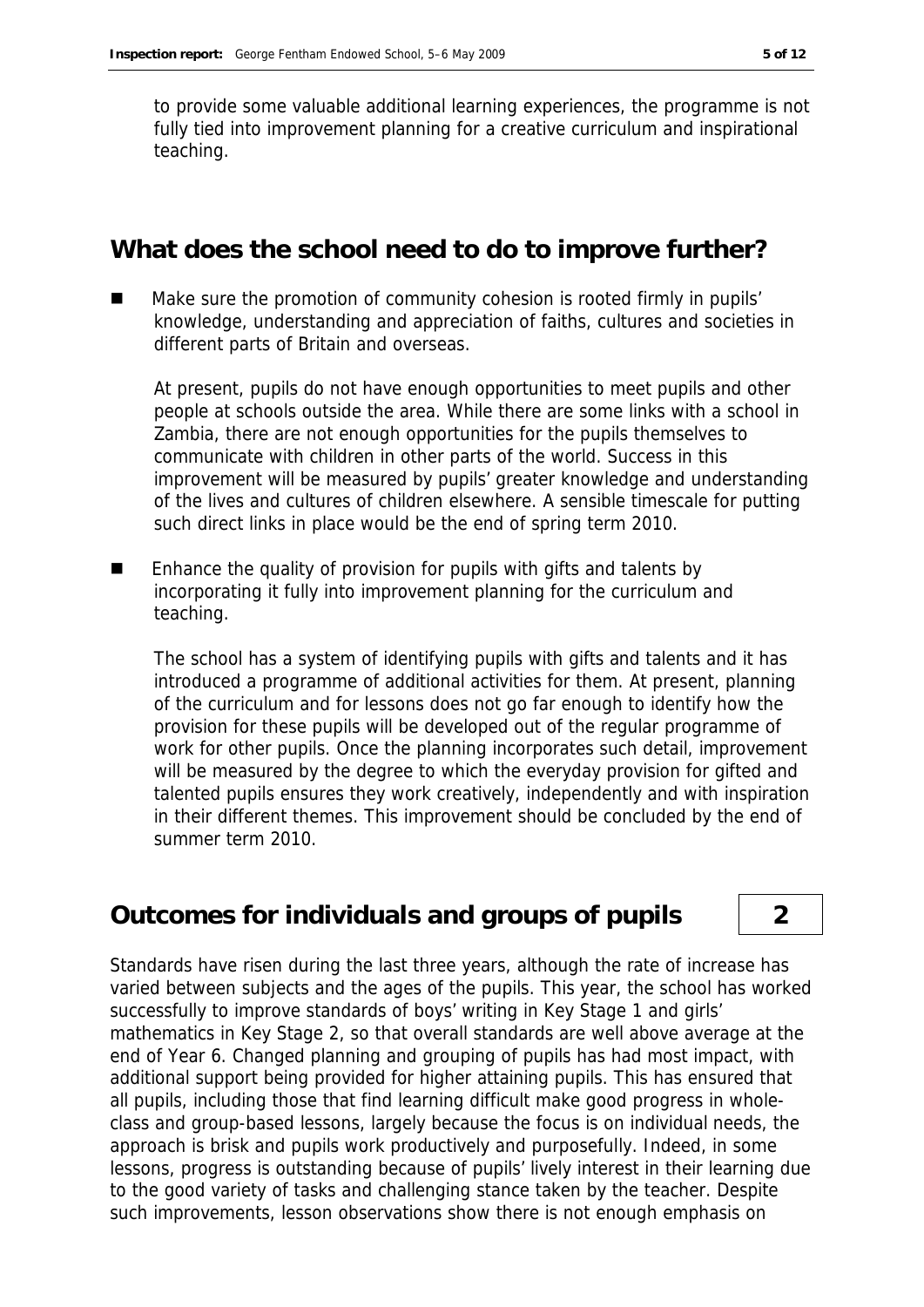problem solving and investigation in mathematics, although the school has current plans to address this.

Pupils enjoy their learning immensely, which is a key reason for the outstanding behaviour in school. They are eager to discover more about all subjects, which assists their good progress in subjects such as art and design, physical education and information and communication technology. Pupils build the essential skills for the next steps in their education well. They are happy to cooperate, work independently when necessary and show initiative. They keep themselves safe by following the rules and advice given by staff, and are exceptionally well informed about health matters. There is a very good sense of identity amongst pupils as part of the school community and there are good opportunities for them to participate in village and regional events. The partnership with the parish church is noteworthy in this. The school has worked effectively with parents to improve attendance, in particular by targeting key groups who show persistent absence.

| Pupils' attainment <sup>1</sup>                                                                                    | 2             |
|--------------------------------------------------------------------------------------------------------------------|---------------|
| The quality of pupils' learning and their progress                                                                 | 2             |
| The quality of learning for pupils with learning difficulties and/or disabilities and their<br>progress            | 2             |
| How well do pupils achieve and enjoy their learning?                                                               | 2             |
| To what extent do pupils feel safe?                                                                                | 2             |
| How well do pupils behave?                                                                                         |               |
| To what extent do pupils adopt healthy lifestyles?                                                                 |               |
| To what extent do pupils contribute to the school and wider community?                                             | $\mathcal{P}$ |
| Pupils' attendance <sup>1</sup>                                                                                    | 2             |
| How well do pupils develop workplace and other skills that will contribute to<br>their future economic well-being? | 2             |
| What is the extent of pupils' spiritual, moral, social and cultural development?                                   |               |

These are the grades for pupils' outcomes

### **How effective is the provision?**

-

The good progress made by pupils is a result of the good teaching and exciting curriculum. Some outstanding teaching was observed by inspectors who saw how well the pupils were motivated and how rapidly they progressed. Good features of the teaching observed during the inspection include the following.

- Thorough and precise lesson planning, ensuring work meets the needs of each ability group including those with learning difficulties.
- Pupils' increasing role in evaluating their own work and that of their friends.
- Lessons are fun and enjoyable, capturing the imagination of pupils. They say

<sup>&</sup>lt;sup>1</sup> The grades for attainment and attendance are: 1 is high; 2 is above average; 3 is broadly average; and 4 is low.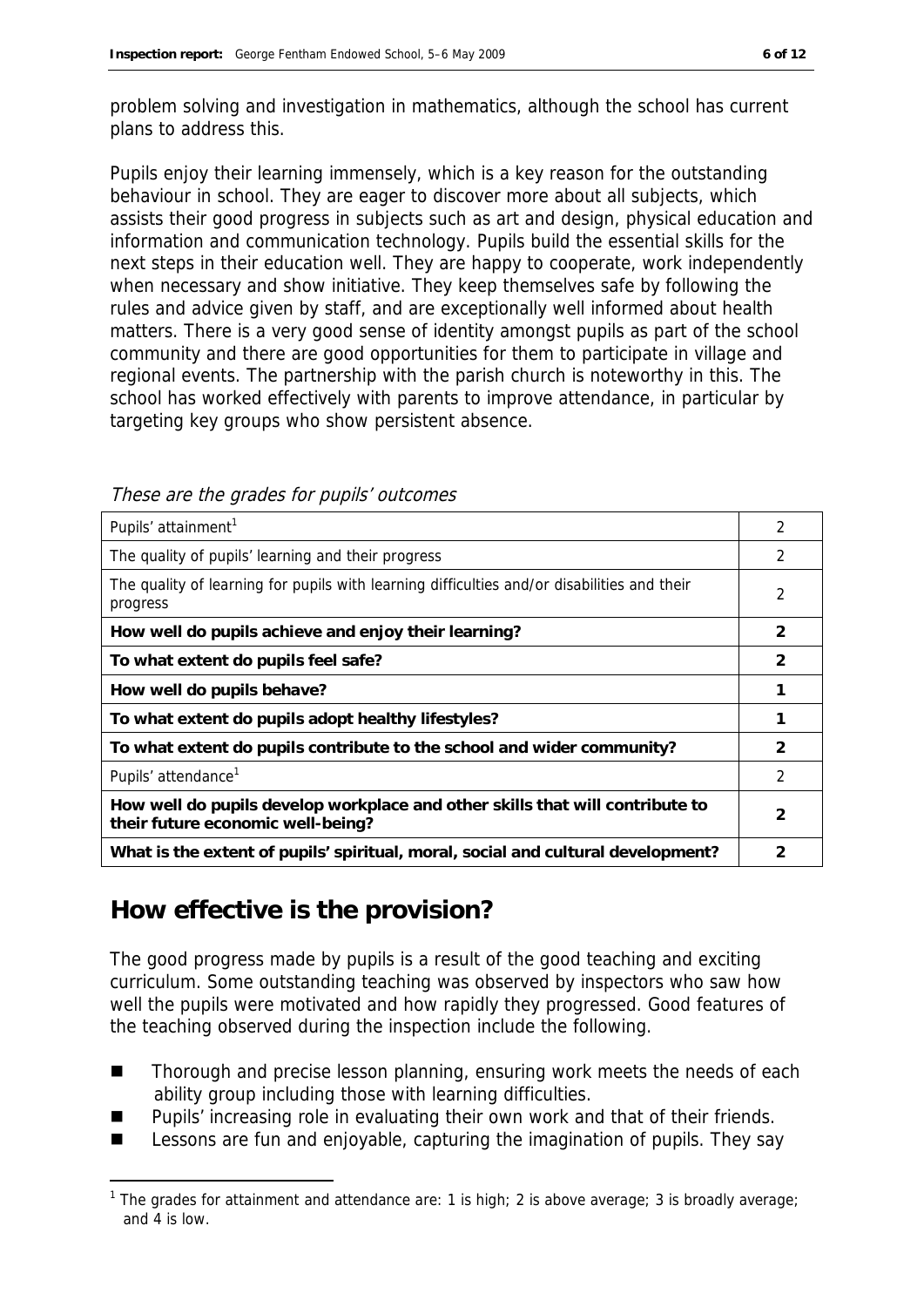their teachers help them when they have problems and parents report that teachers are approachable if they have questions about the work.

- A blend of effective class-based and withdrawal support for pupils in all ability groups ensuring equality of opportunity.
- A very rich and rewarding programme of out of school activities available to all pupils in Key Stages 1 and 2.

Parents and pupils judge care, guidance and support to be of top quality. Links with outside agencies are extremely effective in ensuring that all barriers to learning, such as irregular attendance or the mobility of some pupils, are overcome. Pupils respond very well to the advice and support provided and their achievement increases as a result.

The school acknowledges that teaching could be improved further and understands the need to reduce the number of occasions when teachers talk too long or give too many instructions to pupils rather than allowing them to make their own decisions and to work independently. This can reduce the potential for maximised achievement amongst gifted and talented pupils in particular.

#### These are the grades for the quality of provision

| The quality of teaching                                                                                    |  |
|------------------------------------------------------------------------------------------------------------|--|
| The use of assessment to support learning                                                                  |  |
| The extent to which the curriculum meets pupils' needs, including, where<br>relevant, through partnerships |  |
| The effectiveness of care, guidance and support                                                            |  |

#### **How effective are leadership and management?**

George Fentham is a school driven by everyone's will to promote equality, tackle discrimination and ensure that all pupils do well. Parents are keen to work with the school to help their children to take advantage of everything on offer and to work hard and play joyfully. Pupils strive hard and are very proud of their own and other pupils' achievements. The staff set pupils' best interests at the head of their agenda and are committed self-improvers. Governors are astute in their understanding of the school's work and continually probe to ensure decisions are the right ones to bring the identified improvements. Senior staff provide strong direction and make sure that pupils are safeguarded well.

At the heart of the school's recent improvements has been the headteacher. Quietly and calmly she has gathered support for her exceptionally well chosen aims for the school. These have been pursued unwaveringly and the degree of success has been marked. For example, behaviour has become first class because of the consistent focus across all staff on positive ways to motivate pupils. Similarly, the quality of teaching has been strengthened through the training and support provided by senior leaders. These improvements have progressed well because of the staff's willingness and desire to be influential in creating first-rate provision and achieving first-rate results for every child in school. The school has a good understanding of what still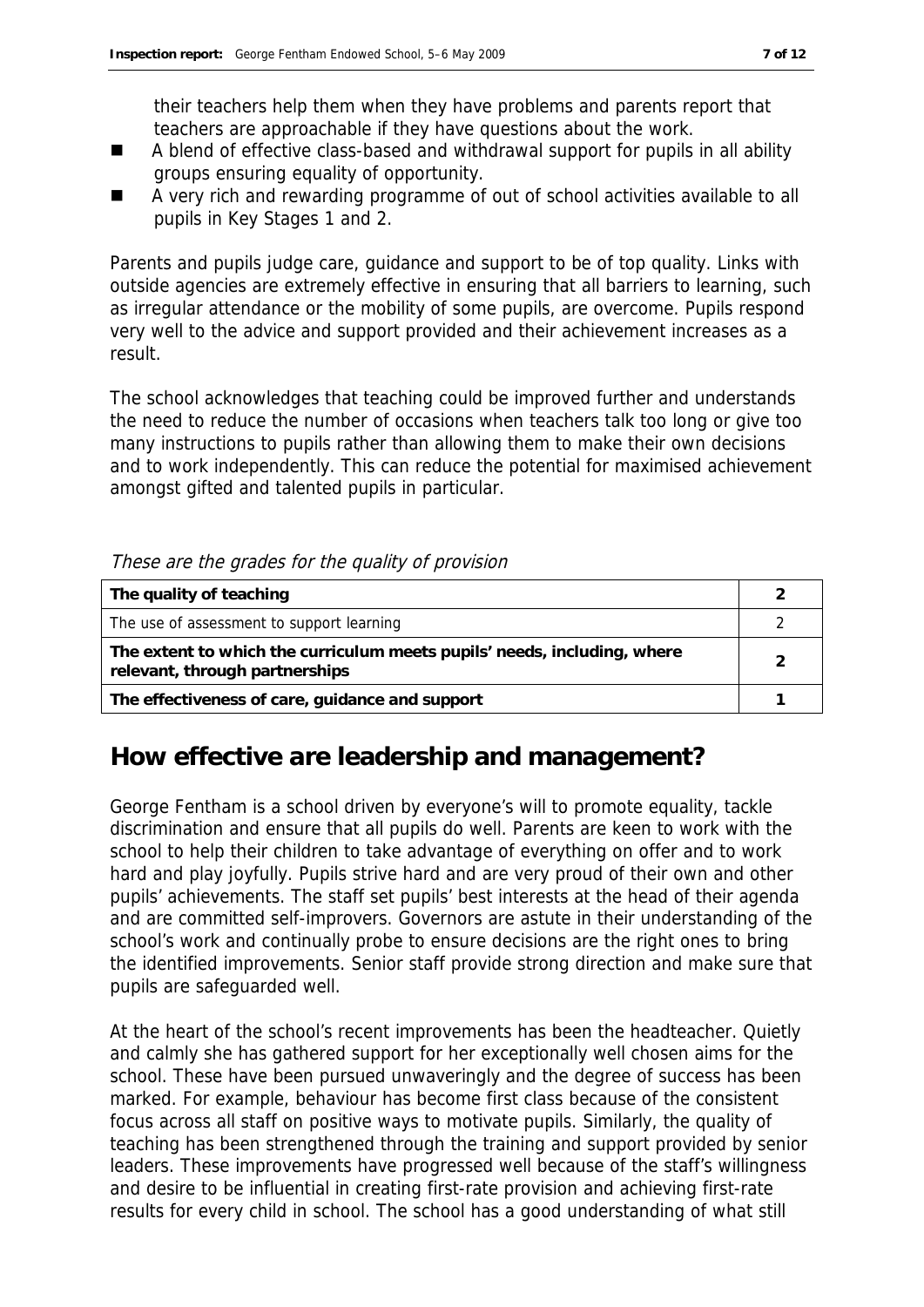needs to be done, for example, work to extend community cohesion more effectively into the wider international dimension. There also remains a well identified priority to strengthen the roles and responsibilities of subject leaders.

| The effectiveness of leadership and management in communicating ambition<br>and driving improvement                                                                 | 2             |
|---------------------------------------------------------------------------------------------------------------------------------------------------------------------|---------------|
| The effectiveness with which the school promotes equality of opportunity and<br>tackles discrimination                                                              | 2             |
| The effectiveness of safeguarding procedures                                                                                                                        | $\mathcal{P}$ |
| The effectiveness of the governing body in challenging and supporting the<br>school so that weaknesses are tackled decisively and statutory responsibilities<br>met | 2             |
| The effectiveness of the school's engagement with parents and carers                                                                                                | $\mathcal{P}$ |
| The effectiveness of partnerships in promoting learning and well-being                                                                                              | $\mathcal{P}$ |
| The effectiveness with which the school promotes community cohesion                                                                                                 | 3             |
| The effectiveness with which the school deploys resources to achieve value for<br>money                                                                             | 2             |

These are the grades for leadership and management

## **Early Years Foundation Stage**

Children in the Nursery and Reception make good progress because the provision for their learning and development is exciting and vibrant. At the start of Nursery, nearly every child has the expected levels of skills and knowledge for their age. Firm focus in the two Early Years Foundation Stage classes on their personal, social and emotional development as well as essential grounding in literacy and numeracy ensures that standards are above expectations by the end of Reception. Lesson observations show that children respond enthusiastically to the many different activities on offer and that they grow in confidence and self-esteem as they learn. Nursery children, for example, bubble with fun as they play outside with their friends, talk expressively with the adults guiding their learning or watch caterpillars in a jar wriggle and turn.

The Early Years Foundation Stage leader knows exactly where improvements can be made and effectively steers staff in their work. This ensures the children's welfare is secure. At present, the Nursery and Reception classrooms are at opposite ends of the school, which constrains the flow of children and staff between them. The outdoor space, particularly for Reception children, is not large. The school has plans to redesign the provision for Nursery and Reception to ensure a more unified provision focused on the total meeting of every child's individual needs.

| Outcomes for children in the Early Years Foundation Stage                             |  |
|---------------------------------------------------------------------------------------|--|
| The quality of provision in the Early Years Foundation Stage                          |  |
| The effectiveness of leadership and management in the Early Years Foundation<br>Stage |  |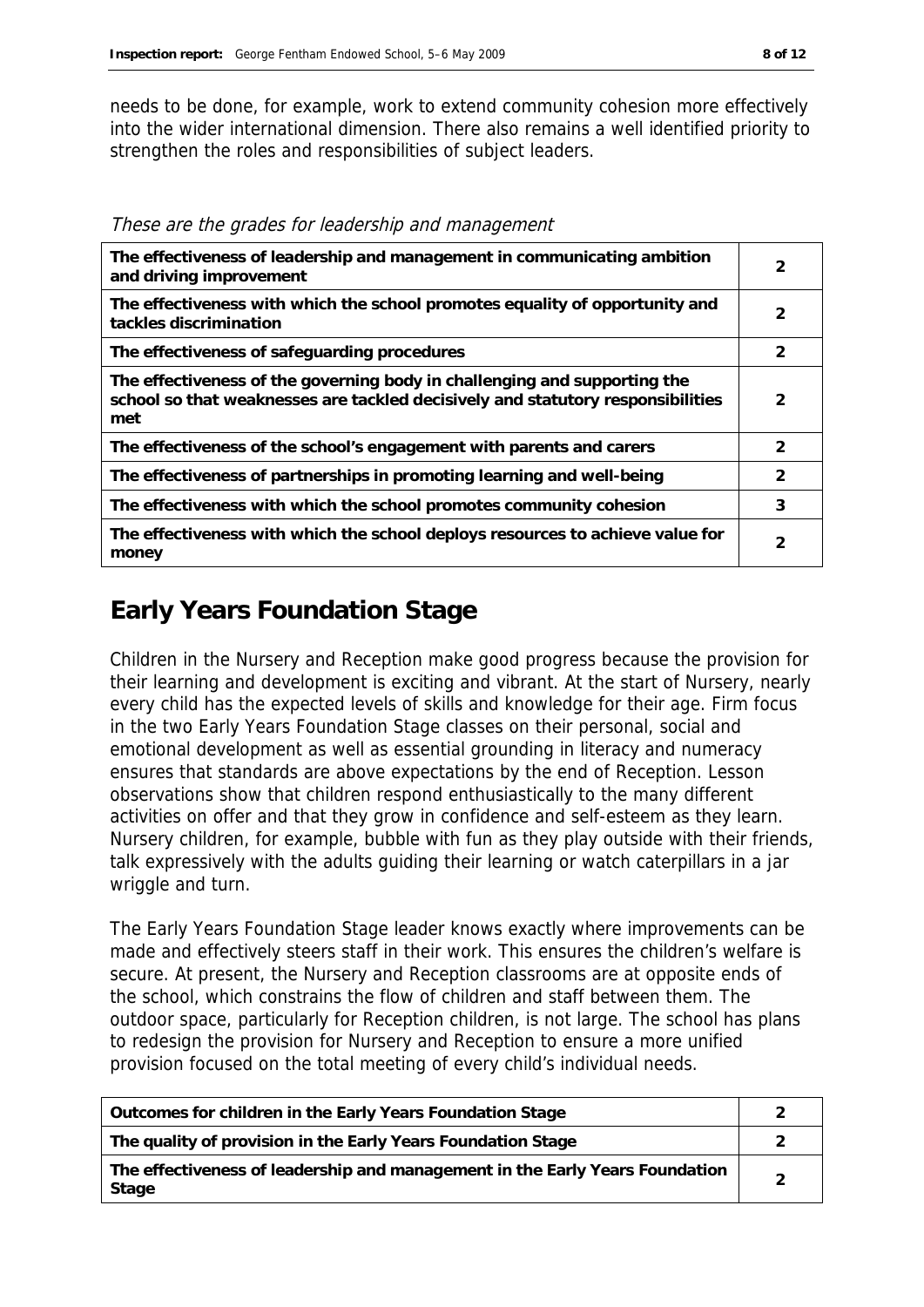**Overall effectiveness of the Early Years Foundation Stage 2**

#### **Views of parents and carers**

Parents are very happy with their choice of school for their children. They have overwhelmingly positive views of its work. The main strengths identified by parents are the effectiveness of school leadership, the approachable and caring staff and the facts that their children make good progress and enjoy school. Inspectors agree with these views. There were a handful of concerns raised that centred on difficulties in discussing and resolving anxieties with key leaders and insufficient challenge in the work provided, especially for more able children. Inspectors found no evidence to support the first of these views, although improvement in provision for gifted and talented pupils is included amongst the recommendations from this inspection.

Ofsted invited all the registered parents and carers of pupils at George Fentham Endowed School to complete a questionnaire about their views of the school. If a parent has more than one child at the school, they are asked to record an answer against all the questions, for each of their children.

The inspection team received 70 completed questionnaires. In total, there are 146 parents and carers registered at the school.

|                                                                     | Always | Most of the<br>time | Occasionally | <b>Never</b> |
|---------------------------------------------------------------------|--------|---------------------|--------------|--------------|
| Overall, I am happy with<br>my child's experience at<br>this school | 51     |                     |              |              |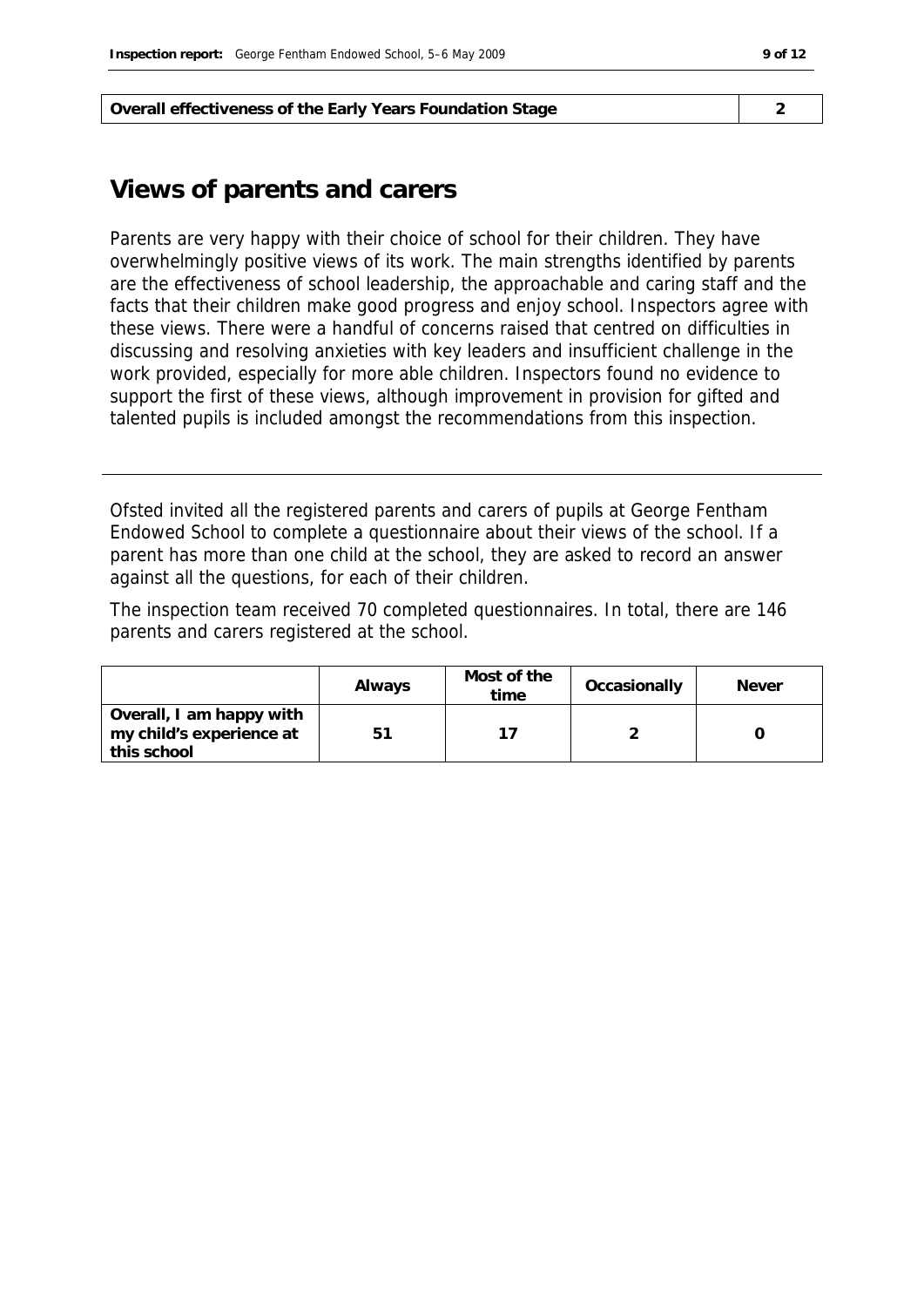# **What inspection judgements mean**

| Grade   | Judgement    | Description                                                                                                                                                                                                                                                                          |
|---------|--------------|--------------------------------------------------------------------------------------------------------------------------------------------------------------------------------------------------------------------------------------------------------------------------------------|
| Grade 1 | Outstanding  | These features are highly effective. An outstanding<br>school provides exceptionally well for all its pupils' needs.<br>In 2007-8, 15% of schools were judged to be<br>outstanding.                                                                                                  |
| Grade 2 | Good         | These are very positive features of a school. A school<br>that is good is serving its pupils well. In 2007-8, 49% of<br>schools were judged good.                                                                                                                                    |
| Grade 3 | Satisfactory | These features are of reasonable quality. A satisfactory<br>school is providing adequately for its pupils. In 2007-8,<br>32% of schools were judged satisfactory.                                                                                                                    |
| Grade 4 | Inadequate   | These features are not of an acceptable standard. An<br>inadequate school needs to make significant<br>improvement in order to meet the needs of its pupils.<br>Ofsted inspectors will make further visits until it<br>improves. In 2007-8, 5% of schools were judged<br>inadequate. |

# **Common terminology used by inspectors**

| Attainment:                | the standard of the pupils' work shown by test and<br>examination results and in lessons.                                                                                                                                                                                                                                                                                 |
|----------------------------|---------------------------------------------------------------------------------------------------------------------------------------------------------------------------------------------------------------------------------------------------------------------------------------------------------------------------------------------------------------------------|
| Progress:                  | the rate at which pupils are learning in lessons and<br>over longer periods of time. It is often measured<br>by comparing the pupils' attainment at the end of a<br>key stage with their attainment when they started.                                                                                                                                                    |
| Achievement:               | the progress and success of a pupil in their<br>learning, training or development. This may refer<br>to the acquisition of skills, knowledge,<br>understanding or desired attributes. Attributes<br>include qualities or personal competencies which<br>are important to the development of the pupil; for<br>example personal, social, cultural, emotional or<br>health. |
| Capacity to improve:       | the proven ability of the school to continue<br>improving. Inspectors base this judgement on what<br>the school has accomplished so far and on the<br>quality of its systems to maintain improvement.                                                                                                                                                                     |
| Leadership and management: | the contribution of all the staff with responsibilities,<br>not just the headteacher, to identifying priorities,<br>directing and motivating staff and running the<br>school.                                                                                                                                                                                             |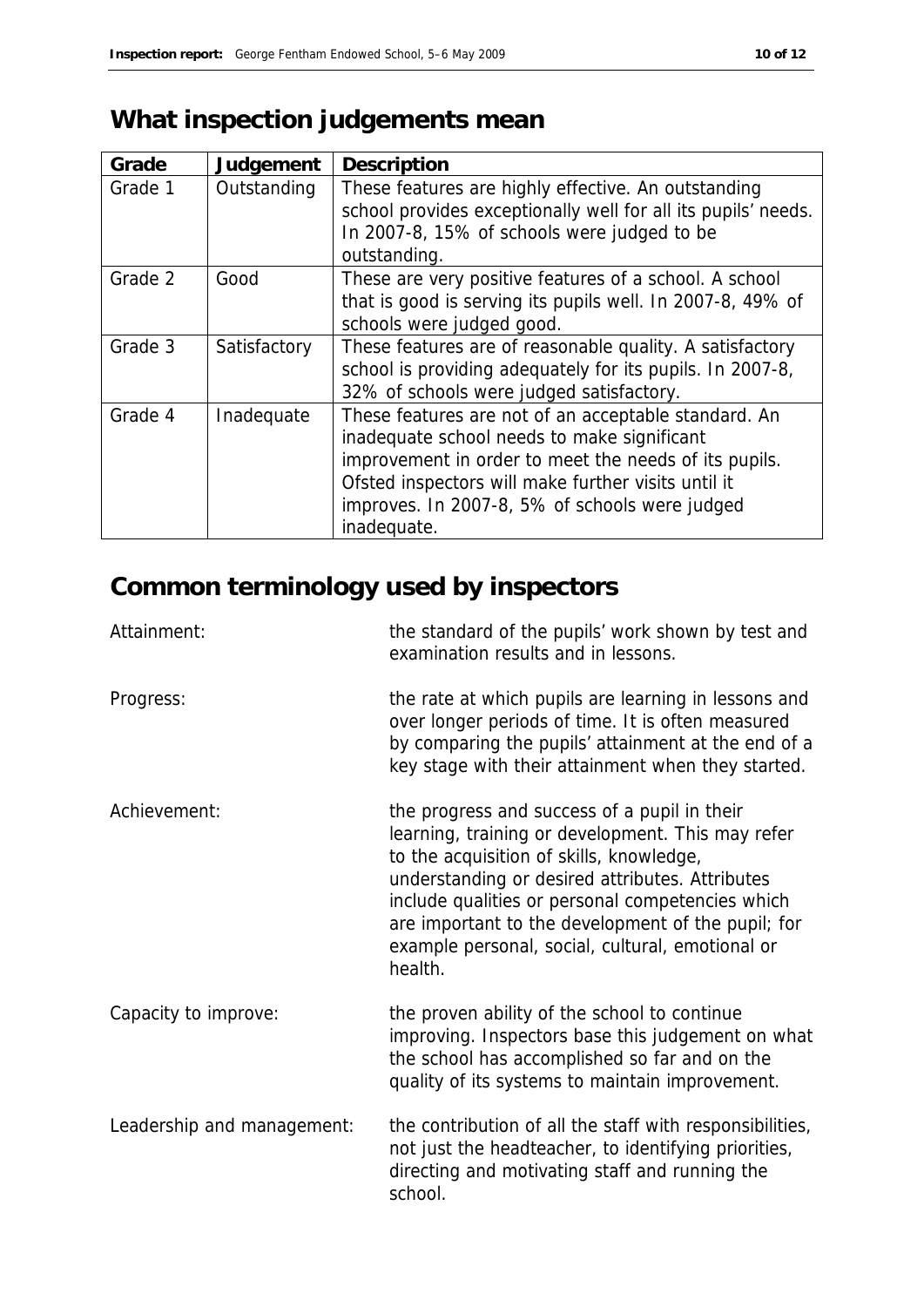7 May 2009

Dear Pupils

**Inspection of George Fentham Endowed School, Hampton in Arden B92 0AY**

Thank you for the very warm and friendly welcome you gave us when we visited your school recently. We enjoyed finding out more about your school and you helped us to do this. We think you go to a good school and one that is improving all the time.

There is a long list of things your school does well. These are the most important.

- You reach above average standards and make good progress.
- $\blacksquare$  You behave impeccably.<sup>1</sup>
- You have an excellent understanding of how to keep healthy.
- Your lessons are interesting and enjoyable, and you are well taught.
- You know your targets, which are challenging, and your teachers are good at helping you improve your work.
- You learn a lot about each subject and you enjoy the very good programme of activities outside lessons.
- You are really well looked after.
- Children in Nursery and Reception have much fun in their learning and they do well in school.
- All the staff and governors work well to make sure you have a good education.
- Mrs Gaughan leads the school with great skill and knows how to make it even better.

In order to help your school become even better we have suggested two key things that your school could do better.

- Help you find out more about people in other parts of Britain and overseas.
- Make sure your gifts and talents are used fully in your learning.

You showed us just how willing you are to help your teachers. Now you can talk to them about people you know who live abroad and you can encourage your friends to build even more gifts and talents.

We hope you all do well in your education.

Yours faithfully

David Carrington Lead inspector

-



 $1$  If you are not sure of this word, look it up in a dictionary or ask an adult to help you understand it.